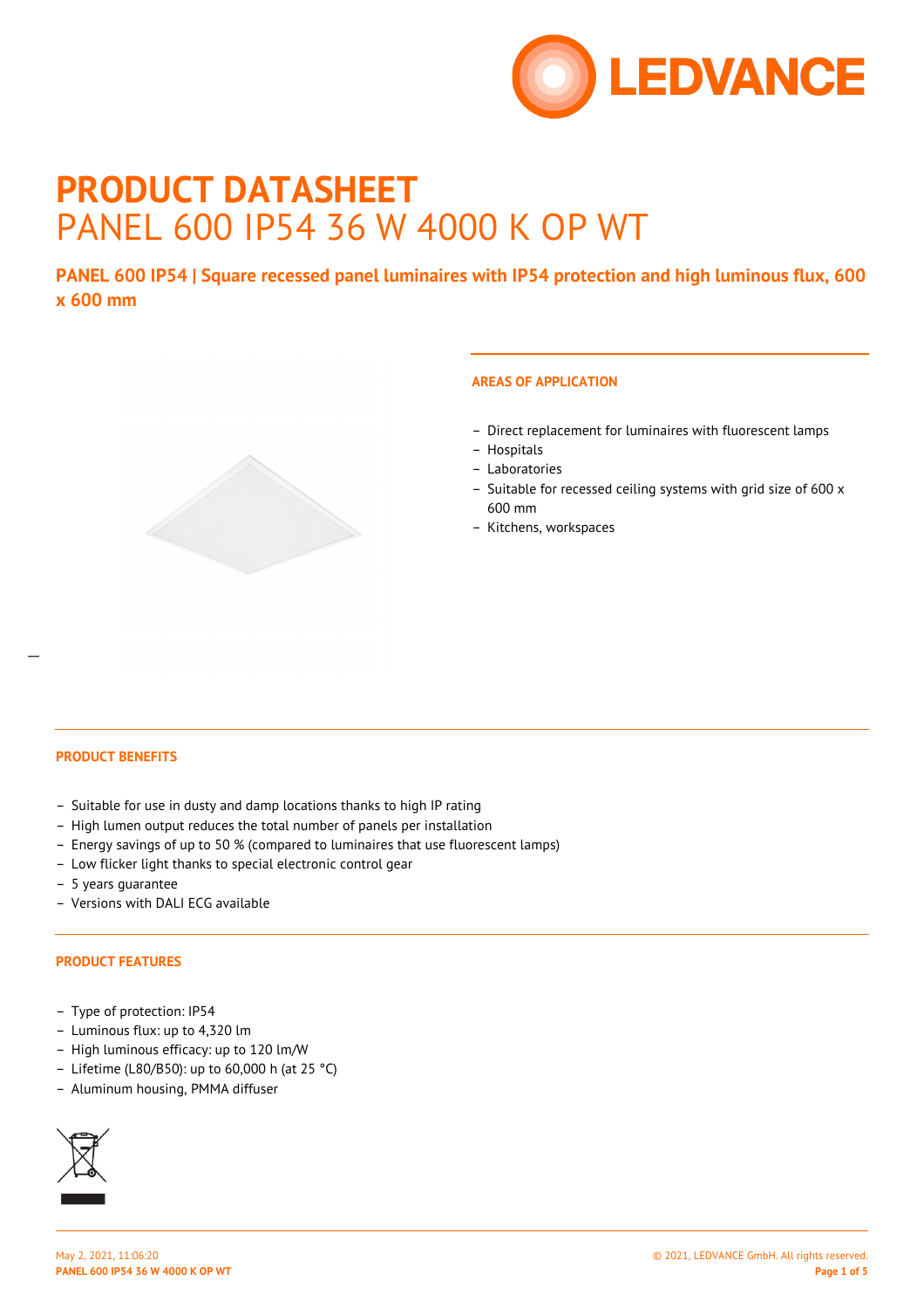# **TECHNICAL DATA**

### Electrical data

| <b>Nominal wattage</b>                   | 36.00 W             |
|------------------------------------------|---------------------|
| <b>Operating mode</b>                    | External LED driver |
| <b>Nominal voltage</b>                   | 220240 V            |
| <b>Mains frequency</b>                   | 50/60 Hz            |
| Power factor $\lambda$                   | >0.90               |
| Max. no. of lum. on circuit break. B16 A | 17                  |
| Max. no. of lum. on circuit break. C10 A | 35                  |
| Max. no. of lum. on circuit break. C16 A | 56                  |
| Inrush current                           | 15.0 A              |
| <b>Total harmonic distortion</b>         | 20 %                |
| Inrush current time T <sub>h50</sub>     | $460 \mu s$         |

# Luminaire control gear data

| Low flicker         | Yes     |
|---------------------|---------|
| <b>ECG</b> - Length | 150 mm  |
| ECG - Width         | 41.4 mm |

## Photometrical data

| Color temperature                    | 4000 K     |
|--------------------------------------|------------|
| Color rendering index Ra             | >80        |
| Light color (designation)            | Cool White |
| Luminous flux                        | 4320 lm    |
| <b>Luminous efficacy</b>             | 120 lm/W   |
| Standard deviation of color matching | 3 sdcm     |

# Light technical data

| <b>Beam angle</b> | 120 <sup>o</sup> |
|-------------------|------------------|
|-------------------|------------------|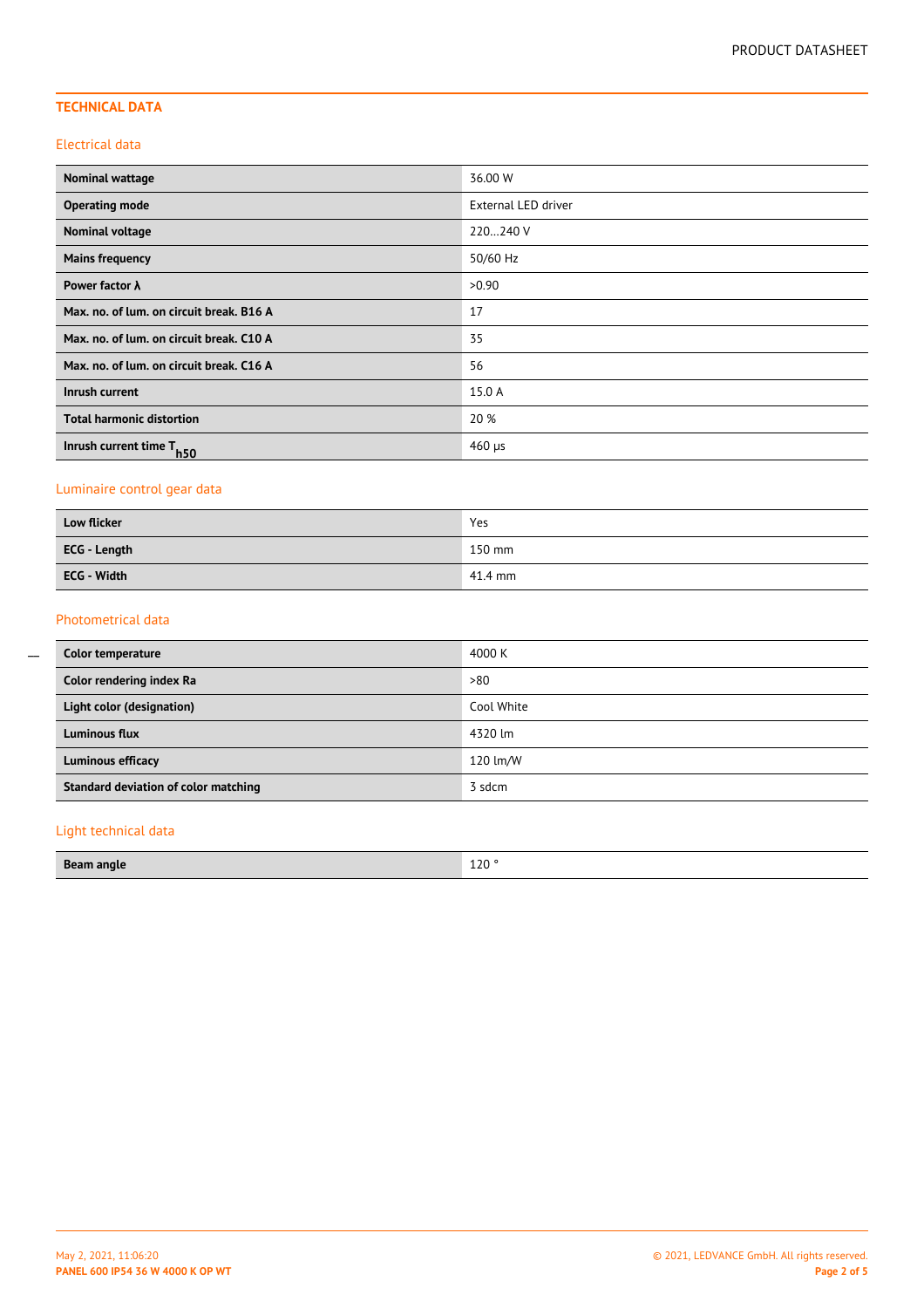# Dimensions & weight



| Length                 | 595.0 mm  |
|------------------------|-----------|
| Width                  | 595.0 mm  |
| <b>Height</b>          | 12.6 mm   |
| <b>Product weight</b>  | 3200.00 g |
| <b>Mounting width</b>  | 575.0 mm  |
| <b>Mounting length</b> | 575.0 mm  |

## Colors & materials

| <b>Product color</b>            | White       |
|---------------------------------|-------------|
| <b>Housing color</b>            | White       |
| <b>Body material</b>            | Aluminum    |
| Light emitting surface material | <b>PMMA</b> |

## Temperatures & operating conditions

| Ambient temperature range | -10+45 ° <sup>C</sup> |
|---------------------------|-----------------------|
|---------------------------|-----------------------|

## Lifespan

 $\overline{a}$ 

| Number of switching cycles          | 25000   |
|-------------------------------------|---------|
| Lifespan L70/B50 at 25 $°C$         | 80000 h |
| Lifespan L80/B10 at 25 $^{\circ}$ C | 60000 h |
| Lifespan L90/B10 at 25 $^{\circ}$ C | 35000 h |

# Additional product data

| <b>Mounting type</b>     | Recessed/Suspended/Surface |
|--------------------------|----------------------------|
| <b>Mounting location</b> | Ceiling / Wall             |
| <b>Low flicker</b>       | Yes                        |
| Capabilities             |                            |
| <b>Dimmable</b>          | No                         |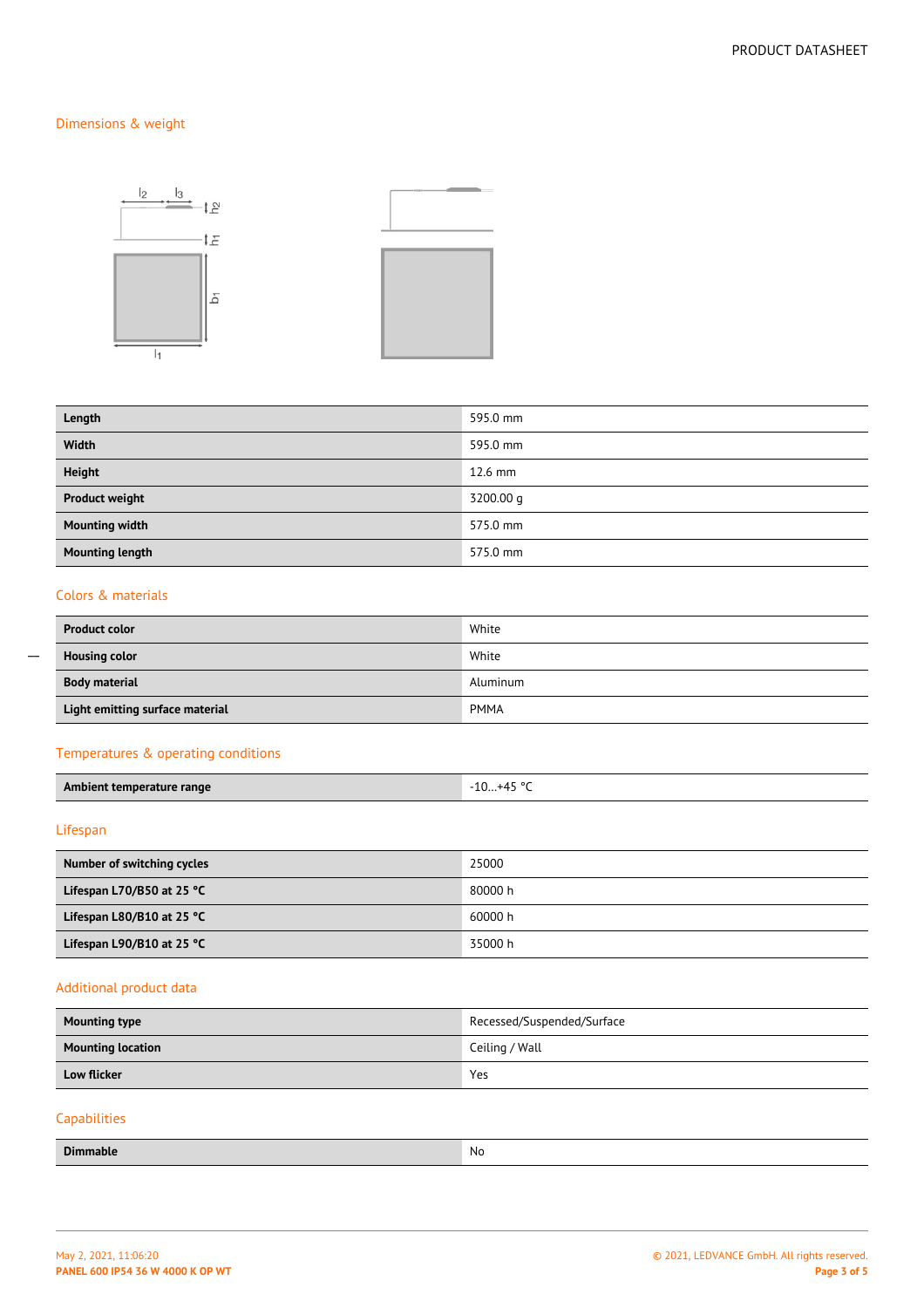| Type of connection     | Screw terminal, 2-Pole (L,N) |
|------------------------|------------------------------|
| LED module replaceable | Not replaceable              |

#### Certificates & standards

| Type of protection                         | IP54/IP20                   |
|--------------------------------------------|-----------------------------|
| <b>Protection class</b>                    | $\mathbf{I}$                |
| Protection class IK (shock resistance)     | IK <sub>03</sub>            |
| Glow Wire Test according to IEC 60695-2-12 | 650 °C                      |
| Photobiological safety group EN62778       | RG0                         |
| <b>Standards</b>                           | CE/CB/ENEC/TÜV SÜD/EAC/RoHS |

## Light Distribution



# LDC typ cone LDC typ polar

 $\overline{a}$ 



# **EQUIPMENT / ACCESSORIES**

- Accessories for several mounting options available
- External control gear included

# **LOGISTICAL DATA**

| <b>Product code</b> | Packaging unit (Pieces/Unit) | Dimensions (length x width x<br>height) | <b>Gross weight</b> | <b>Volume</b>           |
|---------------------|------------------------------|-----------------------------------------|---------------------|-------------------------|
| 4058075149502       | Folding carton box           | 625 mm $\times$ 62 mm $\times$ 635 mm   | 3495.00 g           | $24.61$ dm <sup>3</sup> |